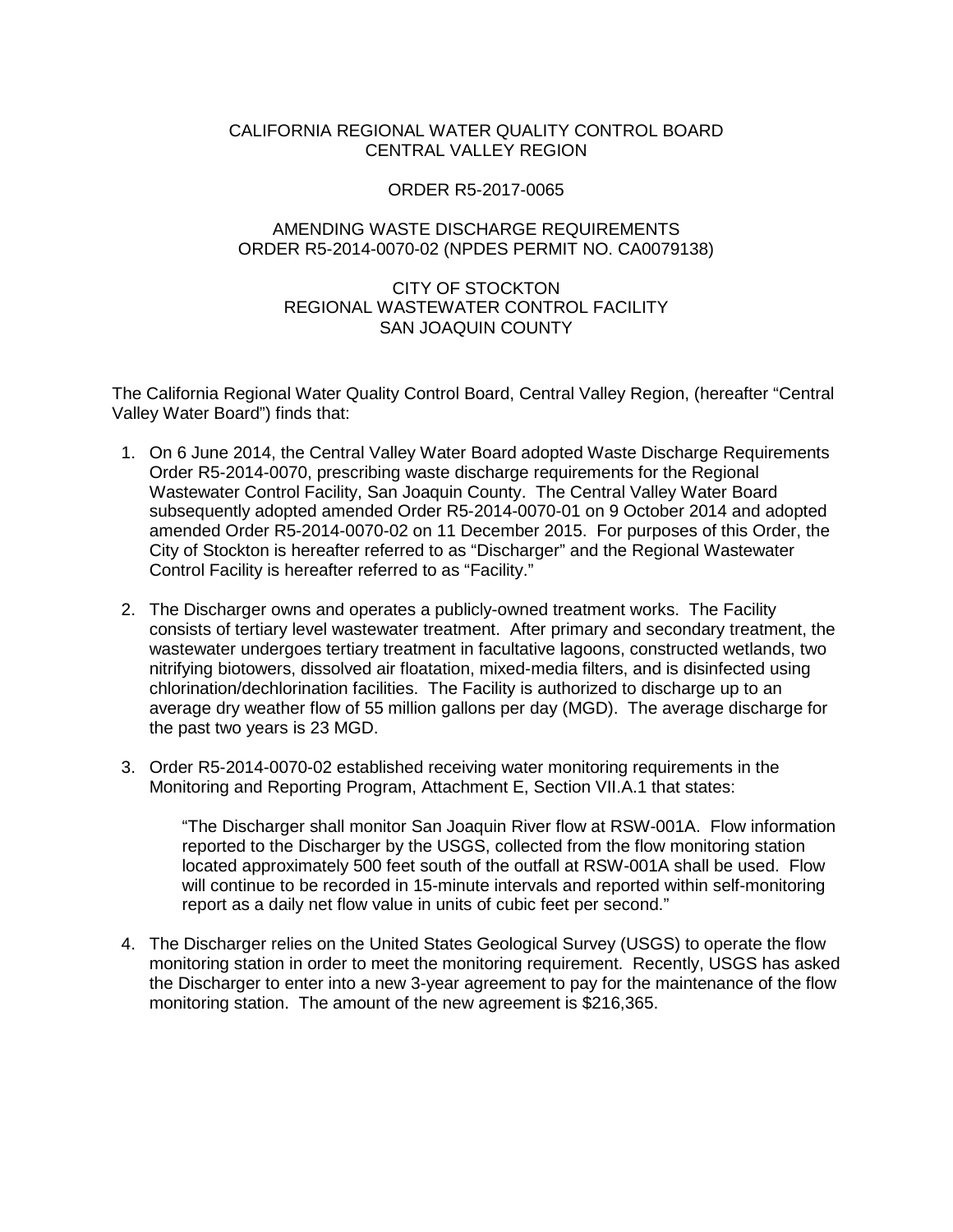ORDER R5-2017-0065 2 AMENDING WASTE DISCHARGE REQUIREMENTS ORDER R5-2014-0070-02 CITY OF STOCKTON REGIONAL WASTEWATER CONTROL FACILITY SAN JOAQUIN COUNTY

- 5. By letter dated 16 February 2017, the Discharger requested the amendment of Order R5-2014-0070-02 to remove San Joaquin River flow monitoring requirements based on cost of compliance considerations. The San Joaquin River flow monitoring requirement was originally included in the Discharger's 2002 NPDES permit (R5-2002-0083). At the time, the Discharger was planning to request mixing zones and the flow data was needed for near-field mixing zone analyses. The Facility has since been upgraded to tertiary filtration with ammonia removal, which provides an increased level of treatment such that near-field mixing zones are no longer needed. San Joaquin flow data is not needed to evaluate compliance with the permit and there are no other analyses that would rely on the data.
- 6. On 24 September 2013, the State Water Resources Control Board (State Water Board) adopted Resolution 2013-0029 Directing Actions in Response to Efforts by Stakeholders on Reducing Costs of Compliance While Maintaining Water Quality Protection. The resolution directs State and Regional Water Board staffs to "identify duplicative or unnecessary monitoring and reporting requirements in existing permits."
- 7. The Central Valley Water Board finds that San Joaquin River flow monitoring near the outfall is not necessary to evaluate compliance with the permit. In addition, flow monitoring near the outfall is not needed for mixing zone analyses. The Facility has been upgraded such that near-field mixing zones for aquatic life criteria are not needed. The permit allows mixing zones for human carcinogens; however, due to the tidal nature of the San Joaquin River in the vicinity of the discharge, flow monitoring near the outfall is not used to evaluate far-field impacts of human health mixing zones. Hydrodynamic modeling is needed for these evaluations, such as the Department of Water Resources' Delta Simulation Model 2. Removing the San Joaquin River flow monitoring near the outfall will not impact the ability to evaluate human health mixing zones. This Order amends Order R5-2014-0070-02 to remove the San Joaquin River flow monitoring requirement, in accordance with the State Water Board's directive to remove duplicative or unnecessary monitoring and reporting requirements.
- 8. Issuance of this Order is exempt from the provisions of the California Environmental Quality Act (Pub. Resources Code, § 21000 et seq.) ("CEQA") pursuant to Water Code section 13389, since the adoption or modification of a NPDES permit for an existing source is statutorily exempt and this Order only serves to modify a NPDES permit (*Pacific Water Conditioning Ass'n, Inc. v. City Council of City of Riverside* (1977) 73 Cal.App.3d 546, 555- 556.).
- 9. The Central Valley Water Board has notified the Discharger and interested agencies and persons of its intent to amend Waste Discharge Requirements for this discharge and has provided them with an opportunity to submit their written views and recommendations.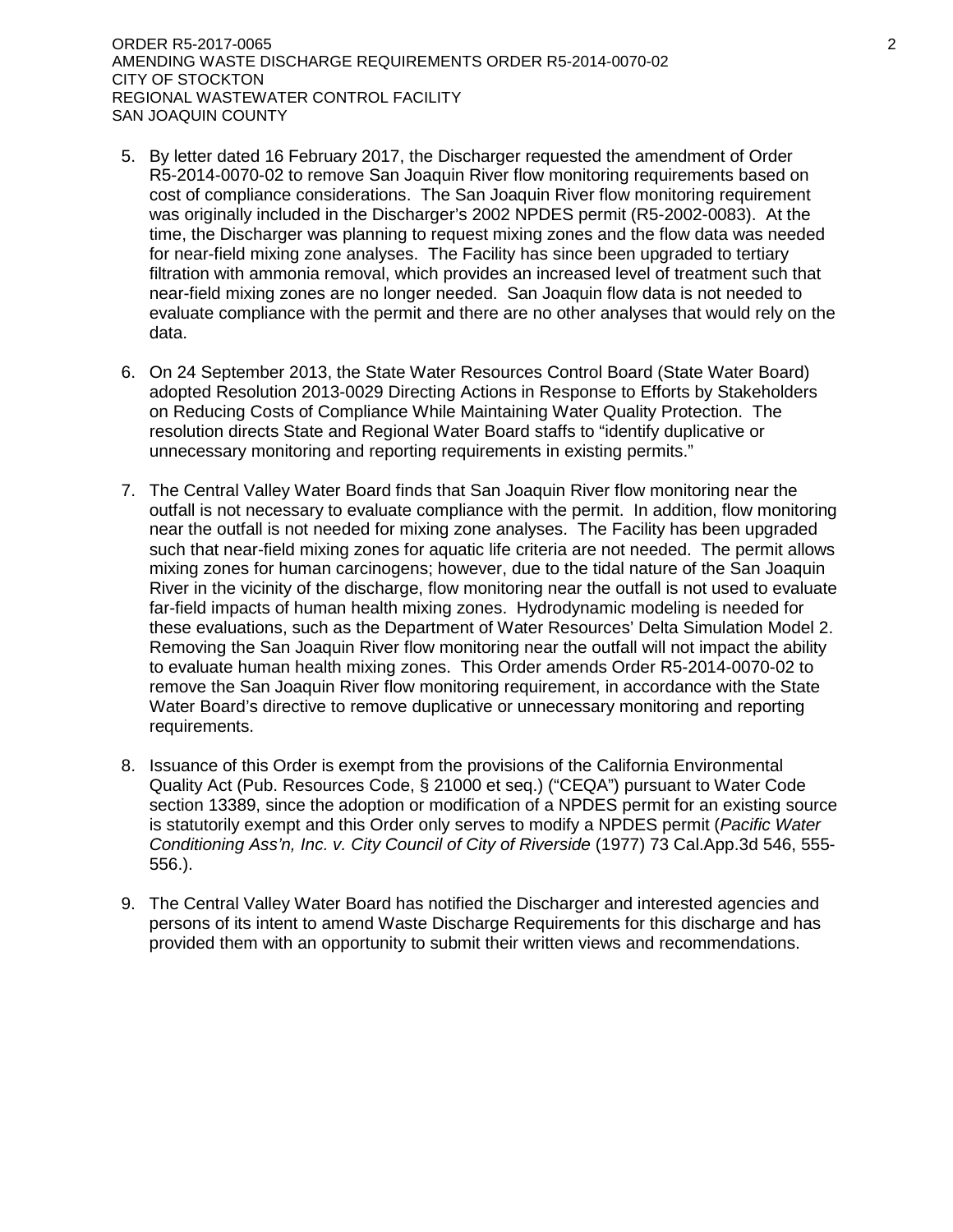### **IT IS HEREBY ORDERED THAT:**

- 1. Effective immediately, Waste Discharge Requirements Order R5-2014-0070-02 (NPDES No. CA0079138) is amended to remove the San Joaquin River flow monitoring requirement. Order R5-2014-0070-02 is amended as shown in Items a-e below.
	- a. The Order number is changed from R5-2014-0070-02 to R5-2014-0070-03.
	- b. Cover Page. Modify the last paragraph as shown in underline/strikeout format below:

I, **PAMELA C. CREEDON**, Executive Officer, do hereby certify that this Order with all attachments is a full, true, and correct copy of the Order adopted by the California Regional Water Quality Control Board, Central Valley Region, on **6 June 2014**, and amended by Order R5-2014-0122 on **9 October 2014**, and Order R5-2015-0142 on **11 December 2015**, and Order R5-2017-0065 on **9 June 2017**.

c. **Attachment E, Monitoring and Reporting Requirements**. Remove monitoring location RSW-001A in Table E-1, Monitoring Station Locations, as shown in strikeout format below:

### **Table E-1. Monitoring Station Locations**

| Discharge Point<br><b>Name</b> | <b>Monitoring Location</b><br><b>Name</b> | <b>Monitoring Location Description</b>                                                                       |
|--------------------------------|-------------------------------------------|--------------------------------------------------------------------------------------------------------------|
| $\sim$                         | <b>RSW-001A</b>                           | San Joaquin River, flow monitoring station located<br>approximately 500 feet south of the Facility's outfall |

d. **Attachment E, Monitoring and Reporting Requirements**. Modify Section VII.A to remove Section VII.A.1 and renumber subsection as shown in underline/strikeout format below. In addition, remove all references to Section VII.A.2 throughout Order R5-2014-0070-02:

#### **A. Monitoring Location RSW-001, RSW-001A, RSW-002, RSW-002A, and RSW-003**

- 1. The Discharger shall monitor San Joaquin River flow at RSW-001A. Flow information reported to the Discharger by the USGS, collected from the flow monitoring station located approximately 500 feet south of the outfall at RSW-001A shall be used. Flow will continue to be recorded in 15-minute intervals and reported within self-monitoring report as a daily net flow value in units of cubic feet per second.
- 12. The Discharger shall monitor the San Joaquin River at RSW-001, RSW-002, RSW-002A, and RSW-003 as follows: